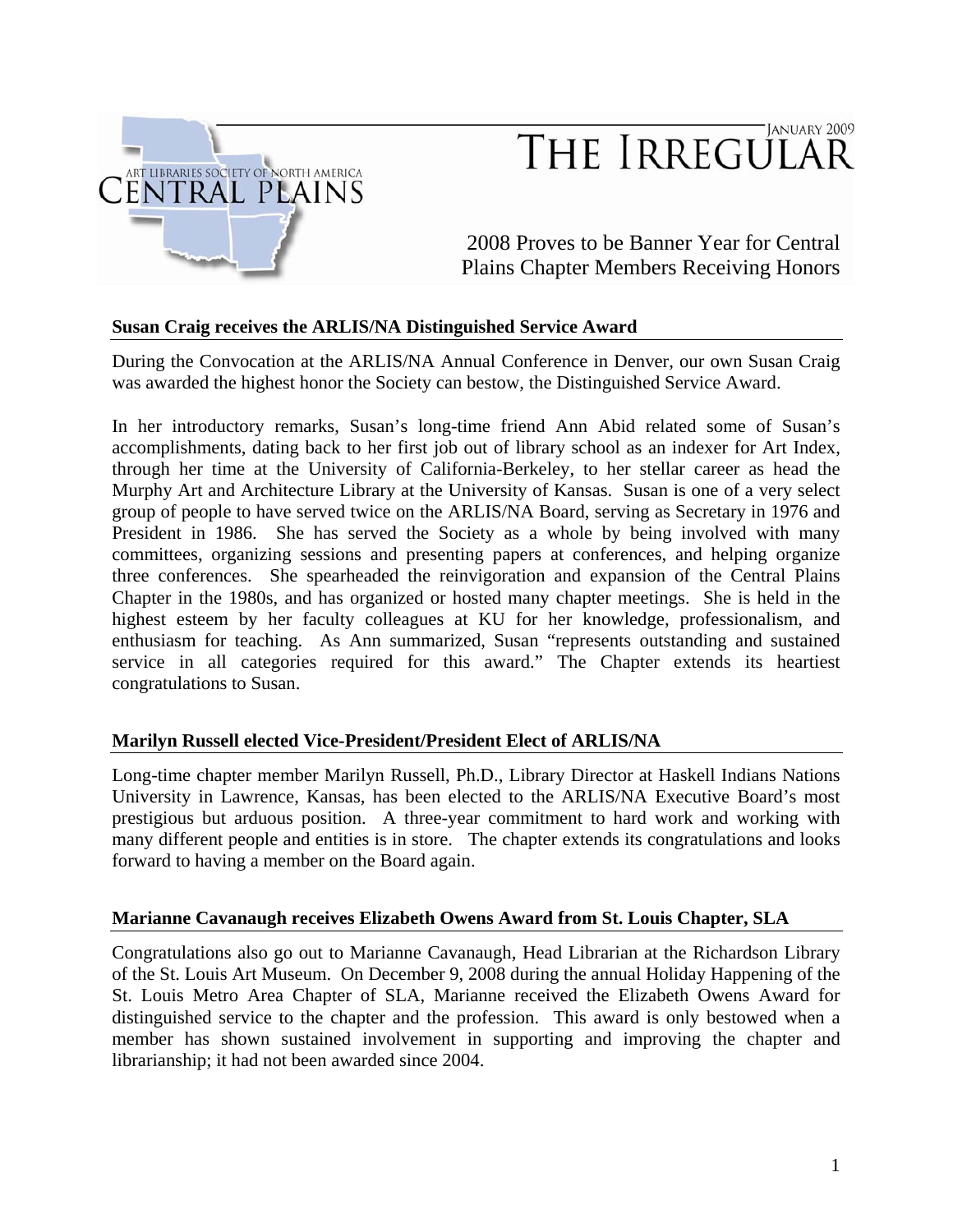# **Fall Meeting in Lincoln**

In September 2008, Kay Logan-Peters and her staff welcomed the chapter to the University of Nebraska in Lincoln for the Fall meeting. Highlights of the meeting included Tori Gregory speaking authoritatively and extemporaneously (because she didn't have her laptop) about the history and bibliography of quilts, presentations on the use of Content DM in UNL libraries, and touring the LEED-certified and beautiful new International Quilt Research Center and Museum. The company was convivial, the programming was informative and interesting, and the weather was beautiful.

# **New officers, by-laws changes approved in Fall election.**

A chapter election held in October 2008 resulted in the unanimous approval of the slate of candidates for 2009, resulting in the following officers:

Chair: Tori Gregory, Oklahoma State University Vice-Chair/Chair-Elect: Margaret Boylan, University of Arkansas Secretary/Treasurer: M.J. Poehler, Kansas City Art Institute Past-Chair: Susan Craig, University of Kansas

Also approved were several by-laws changes. Some were necessitated by the reorganization of the ARLIS/NA Board, some were clarifications of current practice, and some were clarifications and additions of officers and chapter appointments. Once they are approved by the ARLIS/NA Executive Board, they will be posted on the chapter's website.

# **Message from the ARLIS/NA Chapter Coordinator**

**Cate Cooney** of the Winterthur Museum is the first Chapters Coordinator for the reorganized ARLIS/NA Executive Board. In December, she sent a message to ARLIS-L explaining this new role. Briefly, she explained that the Coordinator acts as liaison between the Executive Board and the eighteen chapters, just as the Regional Representatives did. She will respond to questions and issues, and represent the chapters on the board. She will coordinate board representation at chapter meetings, and organize the chapter leaders' meeting at the annual conference. She has been talking with other ARLIS/NA personnel about giving web space to chapters and featuring chapters on the main page of the ARLIS/NA website. "I see the chapters as the lifeblood of ARLIS/NA" she wrote, concluding "I hope you will feel free to get in touch with me with any questions or concerns."

# **MEMBER NEWS**

In addition to the big news of her election to the ARLIS/NA Board, **Marilyn Russell** reports that she participated in the ARLIS/NA Dutch Art Study trip in Amsterdam in October 2008 along with 19 other ARLIS/NA members. It was an exciting trip touring libraries, museums, archives, seeing Dutch art, etc. and networking with librarians from the Netherlands. She also escorted Lea Giles-Peters, State Librarian from Queensland, Australia, to several New Mexico pueblo libraries and the IAIA museum in Santa Fe in July 2008. She attended the Tribal College Librarians Institute in Bozeman, Montana in June 2008. She also advises that the Academic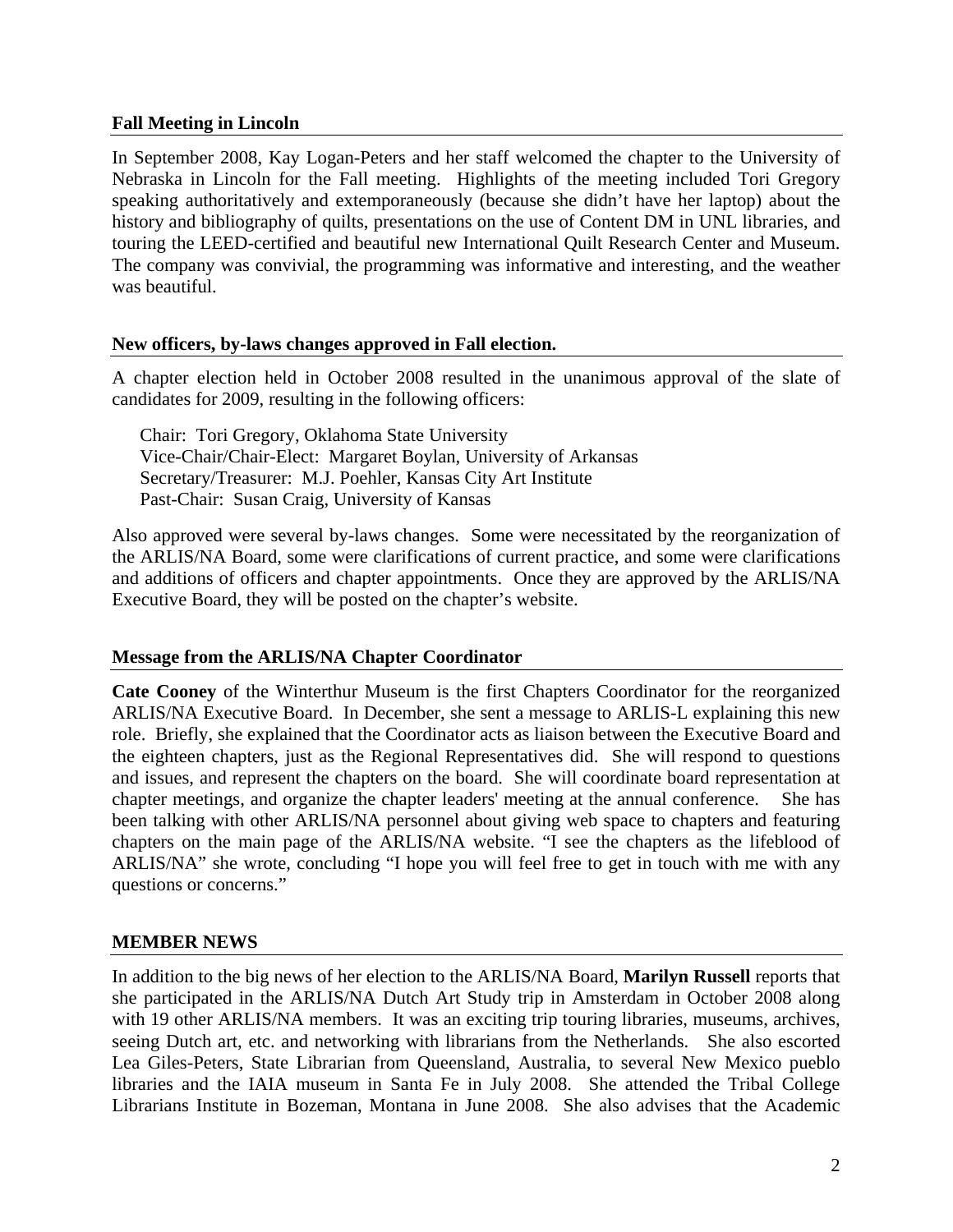Support Center at Haskell Indian Nations University has recently purchased laptop computers, a new microfilm/reader printer, new televisions, and some new furniture. Marilyn has her own website at: http://russell.marilyn.googlepages.com/

**Lois Crane** announces her retirement, effective at the end of January 2009, after 31 years at the Wichita Art Museum Library. She does plan to attend the Indianapolis conference, however. The entire chapter wishes her well and hopes she will continue to attend as many meetings as she wants!

Lois also notes the completion of the uploading of her library's catalog records to the Wichita State University Libraries website at http://libcat.wichita.edu. All of the book collection, over 2000 artist files, and most serials have been entered. It does not include auction catalogs, except for those dedicated to a specific artist or artisan, or a collection of museum handbooks. The project was completed thanks to a generous grant from The Henry Luce Foundation. As Susan Craig pointed out, "And it's all available through WorldCat to anyone throughout the world." She is already seeing an expanded use of the collection, including a pamphlet on a photographer not published anywhere else, sought by a graduate student at a California university.

**Susan Bobo**, Architecture Librarian, Oklahoma State University, attended Oklahoma's 20th Annual Statewide Preservation Conference in June 2008, where she gave a brief presentation about her online bibliography project Oklahoma Built (http://e-achive.library.okstate.edu/.) Later that month Susan was promoted to the rank of Associate Professor with tenure.

**Tom Young**, Philbrook Art Museum, Tulsa, reports that this past year he was the curator for the exhibition "The Illustrated Book: 1450-1800", held at The Philbrook Museum of Art from Sept. 14 - Dec. 7, 2008. It included 28 books and prints (illustrations that had been removed from books).

In January 2009 Tom begins a three-year term on the committee for the Oklahoma State Art Collection. This is a collection of works of art by Oklahoma artists that was established by the Oklahoma Arts Council in the late 1960s. It opened a gallery space in the Oklahoma State Capitol in September 2008, and will be rotating works from the collection in this space.

**Marianne Cavanaugh** reports much news from the Richardson Library at the St. Louis Art Museum:

Museum expansion groundbreaking has been postponed until later in 2009. This means the library can remain open to the public most of the year. When the new construction begins the library expects to be closed to the general public for approximately nine months.

The Museum offered early retirement packages to eligible staff this past year. Two library staff members accepted the offer. Slide Curator Cheryl Vogler and Archives Assistant Ann Shuck are now enjoying a new life away from the Museum. Their positions will not be filled. Other library staff members have been fielding requests for images, analog and digital. We are left with more than 70,000 slides in a collection that is essentially frozen until we decide what to do with them. Any advice from the chapter would be happily accepted.